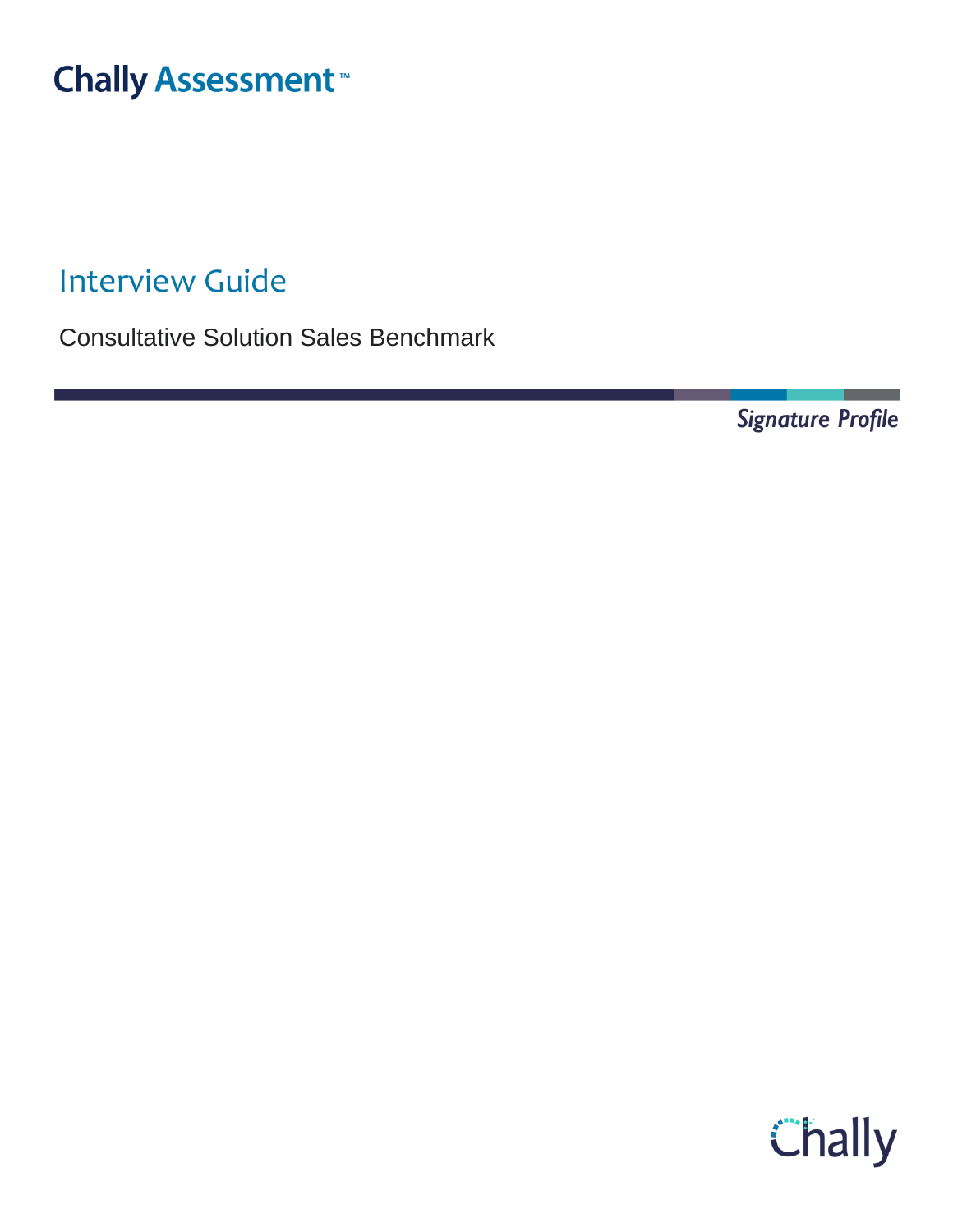### Interview Guide

# Consultative Solution Sales Benchmark

# Predictive Competencies:

- Continuously Develops Sales Leads
- Uses Standard Discovery Questions to Qualify Prospects
- Makes Persuasive Presentations
- Commits Extra Effort to Ensure Success
- Advocates for Customers to Drive Results
- Adapts Sales Approach to Match Buyer Motivations

| <b>Applicant Name:</b> |  |
|------------------------|--|
| Interview Date:        |  |
| Interviewed By:        |  |
|                        |  |
|                        |  |
| Overall                |  |
| Comments:              |  |
|                        |  |
|                        |  |
|                        |  |
|                        |  |
|                        |  |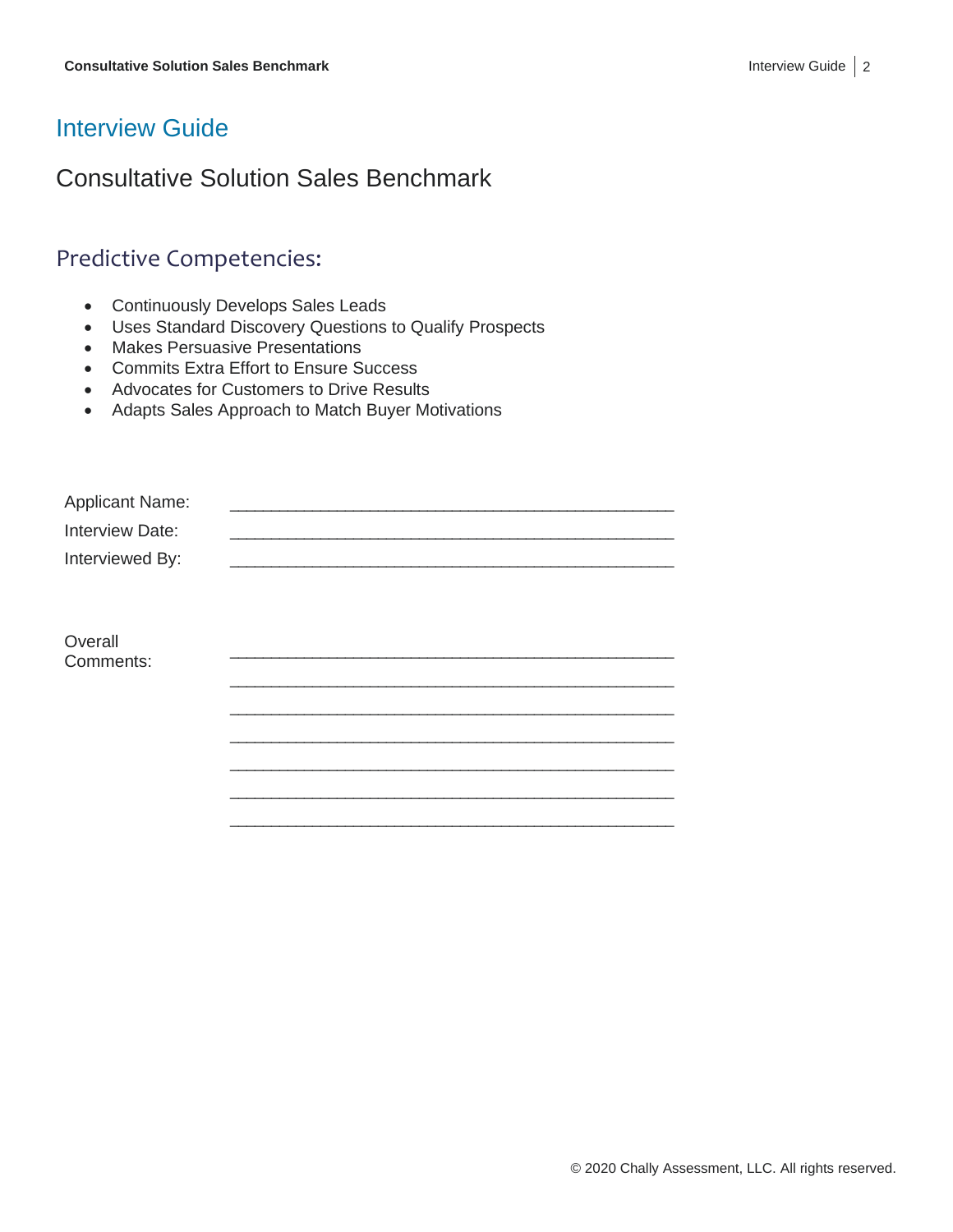# Continuously Develops Sales Leads

| Question 1: Describe the importance of lead<br>development in your last position.                                                                                                                                                                                                                                                                                        | Notes: |
|--------------------------------------------------------------------------------------------------------------------------------------------------------------------------------------------------------------------------------------------------------------------------------------------------------------------------------------------------------------------------|--------|
| Question 2: What tactics did you use to identify<br>prospects?                                                                                                                                                                                                                                                                                                           | Notes: |
| Look for:<br>finds opportunities to be visible<br>establishes a presence in organizations or<br>activities that attract potential prospects<br>monitors the competition and market conditions<br>ш<br>to find prospects with a need for their products<br>or services<br>organizes contact information to be systematic<br>and thorough in following up on leads         |        |
| Question 3: What was your goal for new contacts<br>per month and how often did you meet that goal?<br>Why did you succeed (or fail)?                                                                                                                                                                                                                                     | Notes: |
| Look for:<br>understands the need to be consistent and<br>methodical in developing a contact stream<br>disciplined in increasing contacts, regardless of<br>existing leads in the sales funnel<br>sees prospecting as a numbers game to be<br>I.<br>worked until there is a payoff<br>networks beyond the people they know or enjoy<br>to uncover less obvious prospects |        |

- $\Box$  Excellent  $\parallel$  Always matched the points to look for
- 
- ☐ Average Matched some of the points to look for  $\Box$  Poor  $\Box$  Did not match any of the points to look for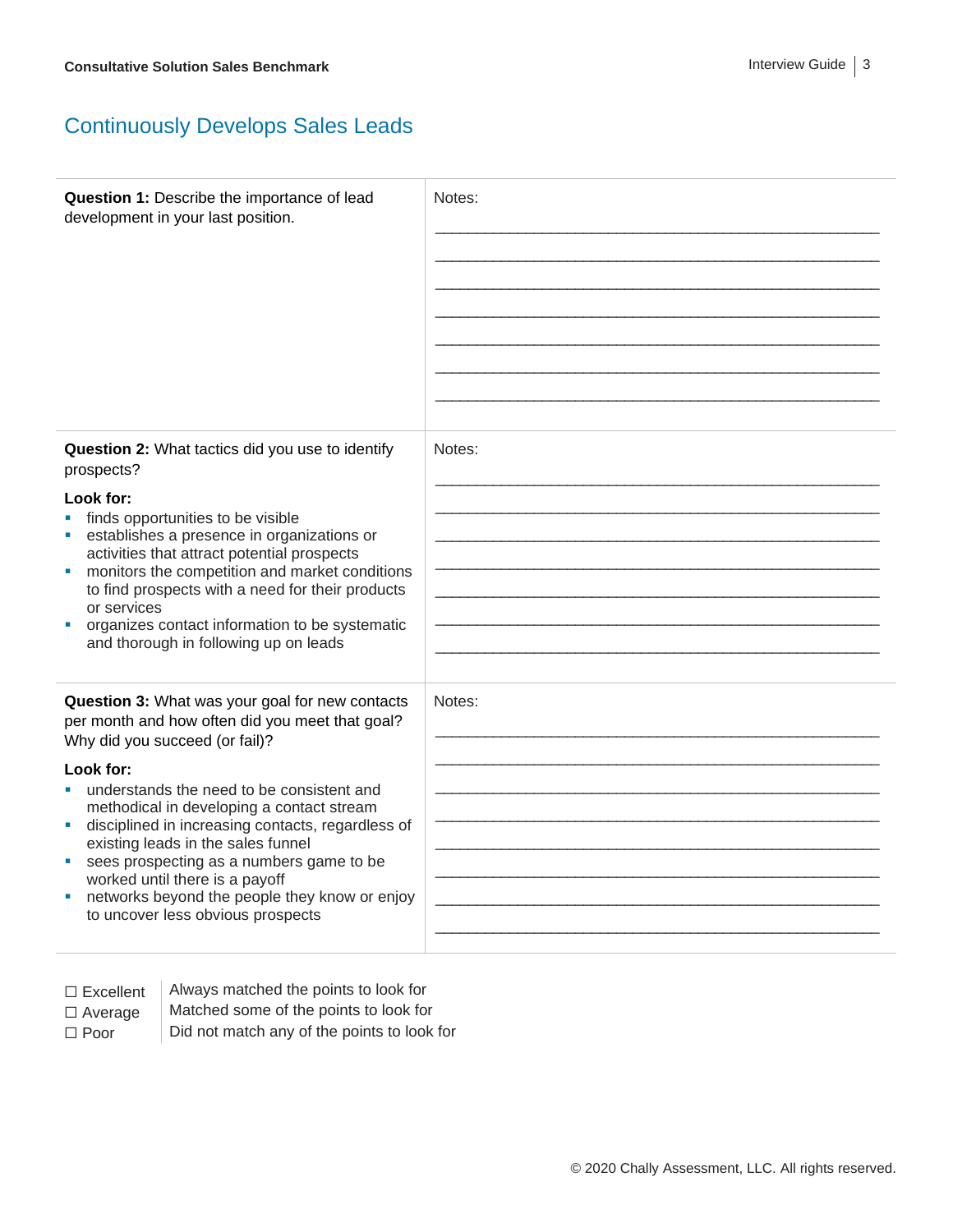# Uses Standard Discovery Questions to Qualify Prospects

| Question 1: Tell me about your approach to<br>qualifying prospects.<br>Look for:<br>uses a standard set of questions or a formula to<br>determine prospect's fit with the product                                                                                                                                                                                                                                                                                                                   | Notes: |
|-----------------------------------------------------------------------------------------------------------------------------------------------------------------------------------------------------------------------------------------------------------------------------------------------------------------------------------------------------------------------------------------------------------------------------------------------------------------------------------------------------|--------|
| Question 2: On average, how much time is spent<br>evaluating a prospect for potential opportunity?<br>Look for:<br>makes a quick decision to disqualify or proceed<br>based on responses to questions<br>purchase decision is made in the short term or<br>the prospect is deferred                                                                                                                                                                                                                 | Notes: |
| Question 3: How would your previous boss rate<br>you on qualifying? Why?<br>Look for:<br>remains objective and doesn't use personal<br><b>I</b><br>preference as a guide to evaluating a prospect<br>expects to sell to the majority but recognizes<br>ш<br>that not every lead can be or should be sold<br>evaluates the quality of the business to be had<br>ш<br>rather than simply push for volume<br>willingness to cut loose potential business that<br>ш<br>would not be profitably serviced | Notes: |

Always matched the points to look for

- $\Box$  Average  $\parallel$  Matched some of the points to look for
- 

 $\Box$  Poor  $\Box$  Did not match any of the points to look for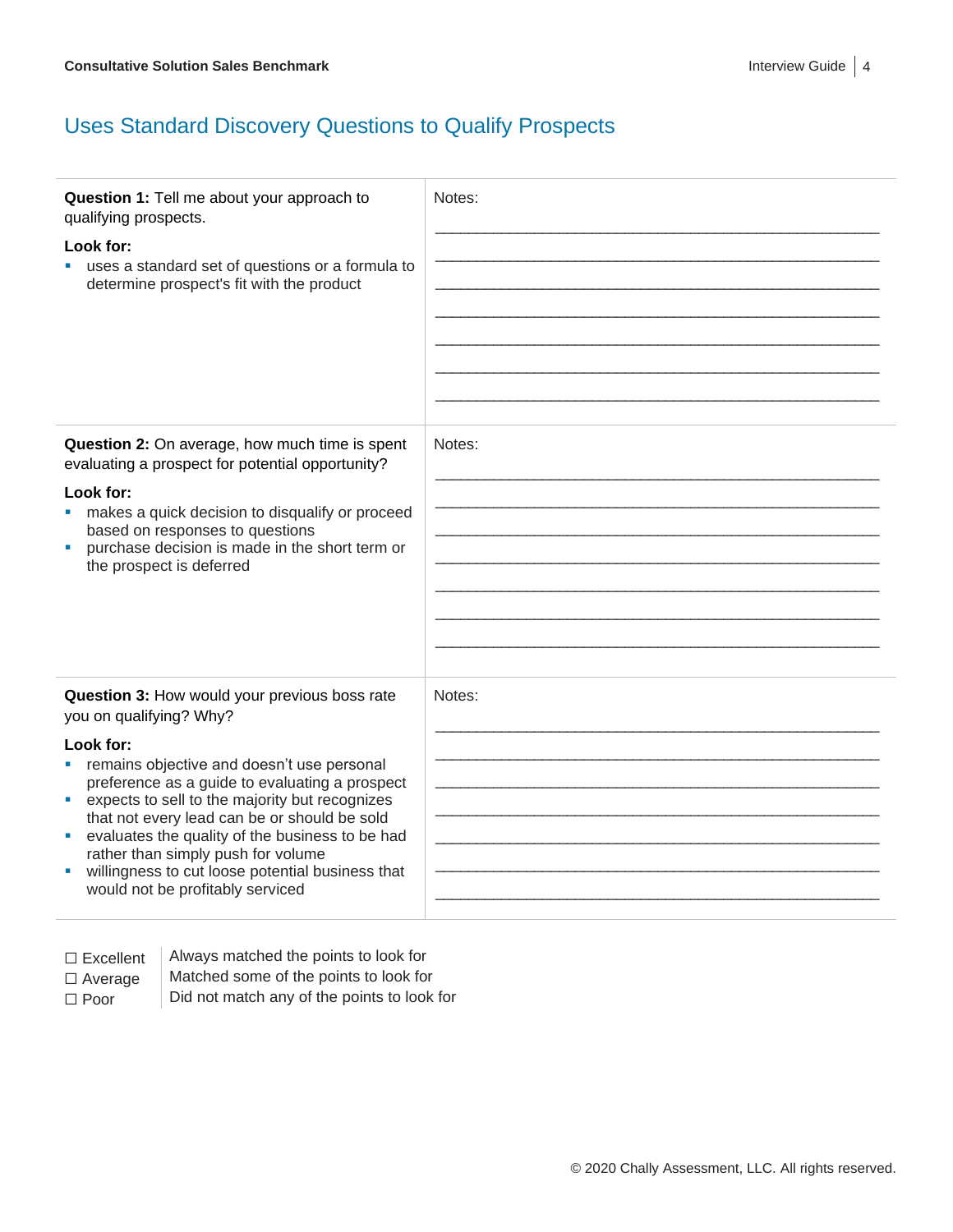#### Makes Persuasive Presentations

| Question 1: Describe your public speaking<br>experience.                                 | Notes: |
|------------------------------------------------------------------------------------------|--------|
| Look for:                                                                                |        |
| at ease with the concept of formal                                                       |        |
| presentations                                                                            |        |
|                                                                                          |        |
|                                                                                          |        |
|                                                                                          |        |
|                                                                                          |        |
|                                                                                          |        |
|                                                                                          |        |
| Question 2: What techniques work best for you<br>when introducing new ideas to a group?  | Notes: |
| Look for:                                                                                |        |
| excites the audience and grabs its attention by                                          |        |
| adding sizzle to the content                                                             |        |
| creates an impact while communicating<br>ш                                               |        |
| information                                                                              |        |
| practices and polishes their presentation                                                |        |
| varies the presentation style and content to fit<br>the audience                         |        |
| charismatic and projects enthusiasm about                                                |        |
| reaching the audience                                                                    |        |
|                                                                                          |        |
| Question 3: How would you rate the effectiveness<br>of your presentation skills and why? | Notes: |
| Look for:                                                                                |        |
| comfortable with being in control and working                                            |        |
| the crowd                                                                                |        |
| monitors audience response and adjusts                                                   |        |
| presentation to stay on target                                                           |        |
| rehearsed but willing to make a departure from                                           |        |
| the script<br>enthusiasm about the opportunity to woo an<br>×.                           |        |
| audience versus just pass on information                                                 |        |
| builds credibility by presenting relevant<br>ш                                           |        |
| information                                                                              |        |
|                                                                                          |        |

- $\Box$  Excellent  $\parallel$  Always matched the points to look for
- $\Box$  Average  $\parallel$  Matched some of the points to look for
- $\Box$  Poor  $\Box$  Did not match any of the points to look for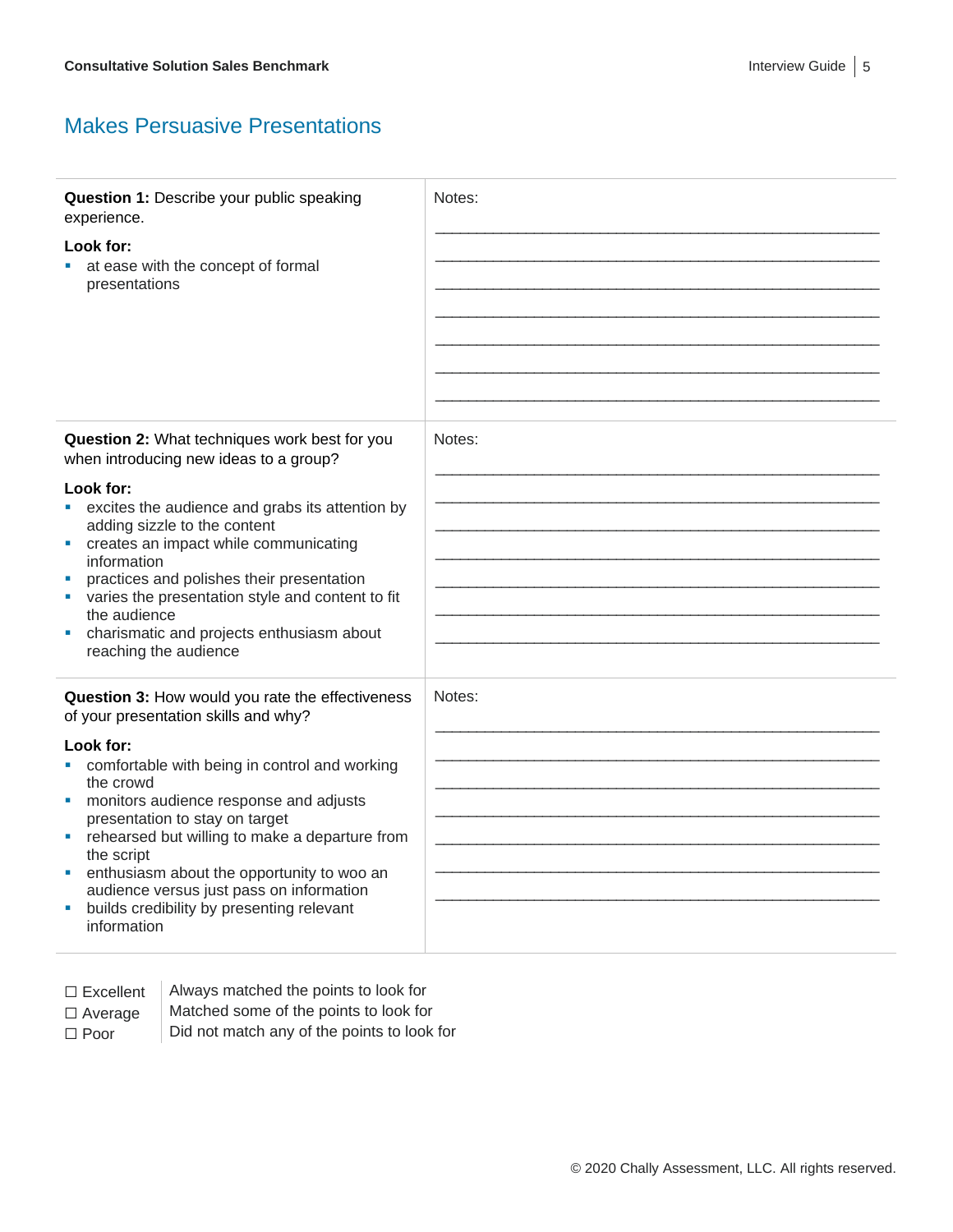#### Commits Extra Effort to Ensure Success

| Question 1: Describe the time requirements of<br>your last job and how they varied or remained<br>unchanged from week to week.                                                                                                                                                                                                                           | Notes: |
|----------------------------------------------------------------------------------------------------------------------------------------------------------------------------------------------------------------------------------------------------------------------------------------------------------------------------------------------------------|--------|
| Question 2: How did this commitment impact your<br>time outside of work?                                                                                                                                                                                                                                                                                 | Notes: |
| Look for:<br>personal satisfaction taken in career<br>ш<br>accomplishments<br>willingness to adapt personal life to<br>$\blacksquare$<br>accommodate professional demands on their<br>time<br>acceptance that long hours are part of the job                                                                                                             |        |
| Question 3: Did you successfully achieve the<br>expected business results? Why or why not?                                                                                                                                                                                                                                                               | Notes: |
| Look for:<br>someone who thrives on hard work and long<br>hours; who looks up and can't believe where<br>the time went<br>builds time into their schedule to plan and<br>ш<br>prepare for results achievement<br>commits resources based on the objective, not<br><b>I</b><br>by the clock<br>ability to stay focused when threatened by<br>distractions |        |

| $\Box$ Excellent |  |
|------------------|--|
|------------------|--|

Always matched the points to look for

☐ Average Matched some of the points to look for

 $\Box$  Poor  $\Box$  Did not match any of the points to look for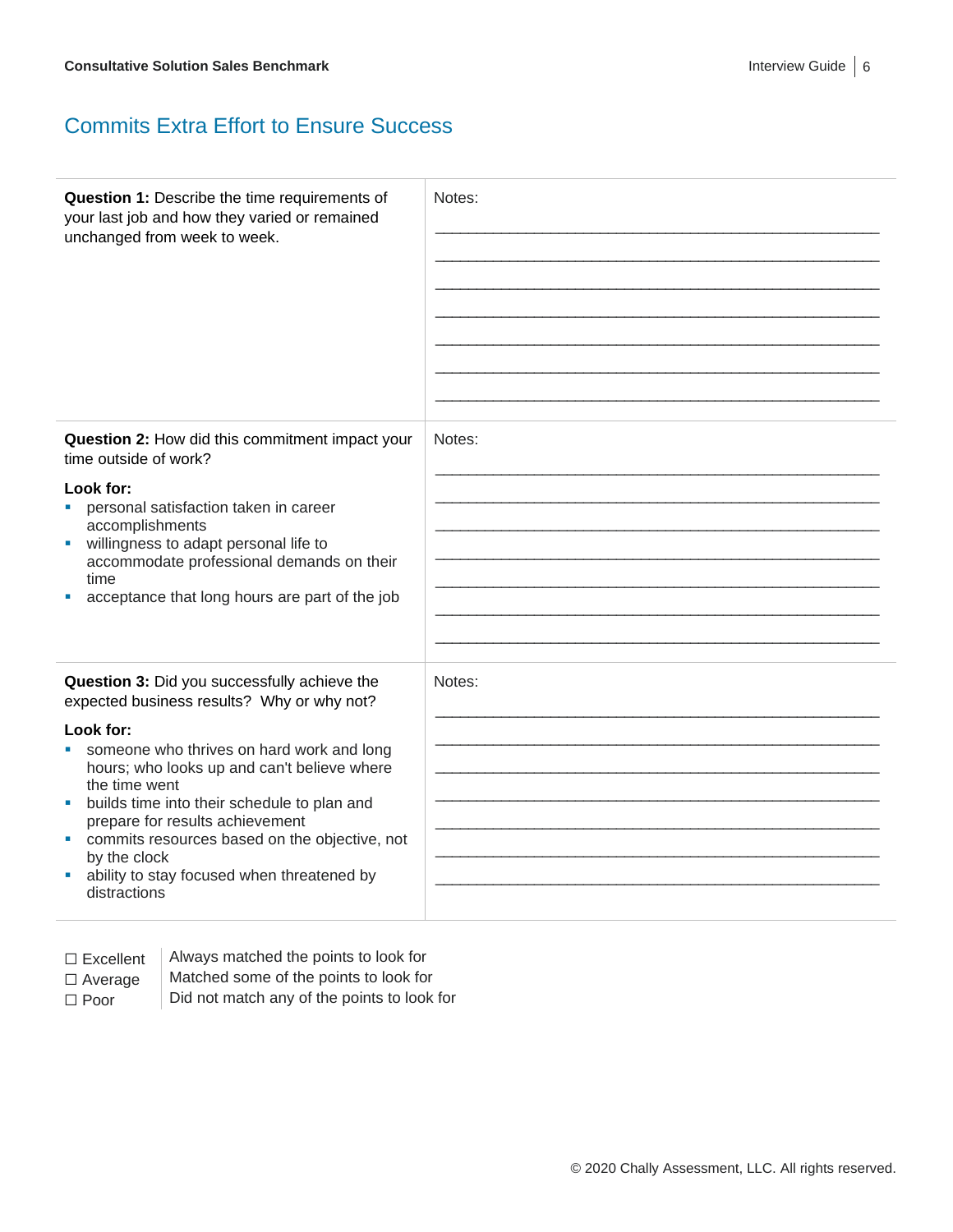#### Advocates for Customers to Drive Results

| Question 1: Describe the objectives you set for<br>yourself in your last position.<br>Look for:<br>desire to be a top producer                                                                                                                                                                                                                                                                            | Notes: |
|-----------------------------------------------------------------------------------------------------------------------------------------------------------------------------------------------------------------------------------------------------------------------------------------------------------------------------------------------------------------------------------------------------------|--------|
| Question 2: How did you incorporate satisfying<br>customer requirements with achieving your<br>objectives?<br>Look for:<br>results are achieved by knowing the customer's<br>a.<br>business and meeting their needs<br>effort to partner with the customer<br>×<br>goes to bat for the customer when faced with<br>obstacles<br>a collaborative effort with internal resources to<br>satisfy the customer | Notes: |
| Question 3: What has been your success rate in<br>reaching your goals? How was that accomplished?<br>Look for:<br>acts as the voice of the customer within their<br>organization<br>sees customers as partners in building their<br>×<br>livelihood<br>dedication to sustaining a trusting relationship<br>with the customer                                                                              | Notes: |

 $\Box$  Excellent  $\parallel$  Always matched the points to look for

 $\Box$  Average  $\parallel$  Matched some of the points to look forl w  $\Box$  Poor  $\Box$  Did not match any of the points to look for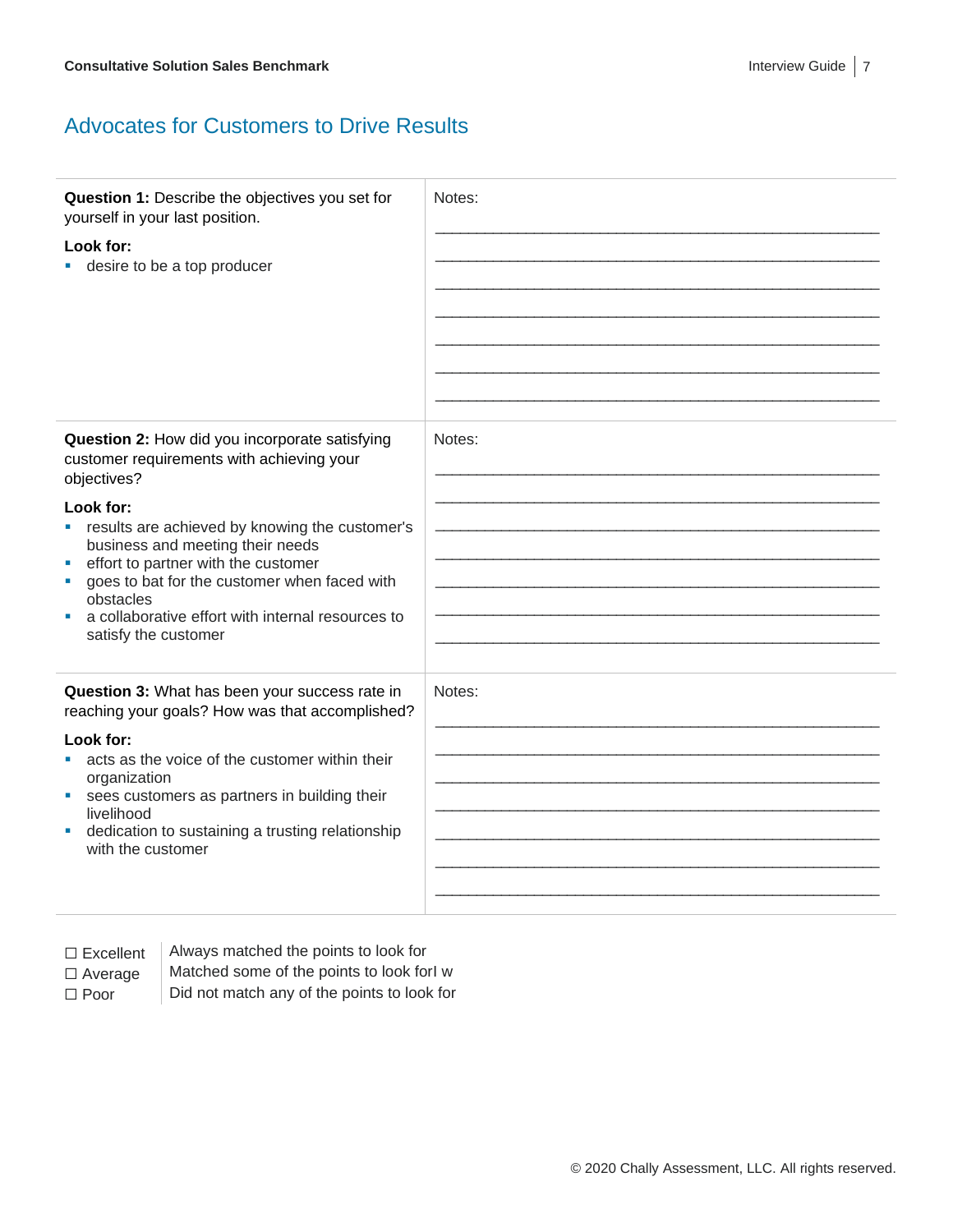# Adapts Sales Approach to Match Buyer Motivations

| Question 1: Tell me about your first contact with a<br>recent prospect.                                                                                                                                                                                                                                                                                                                                                                                                                            | Notes: |
|----------------------------------------------------------------------------------------------------------------------------------------------------------------------------------------------------------------------------------------------------------------------------------------------------------------------------------------------------------------------------------------------------------------------------------------------------------------------------------------------------|--------|
| Question 2: How did you determine the prospect's<br>requirements?<br>Look for:<br>seeks information to determine the priority of<br>ш<br>needs and associated benefits for each<br>prospect<br>chooses appropriate features and applications<br>ш<br>to target the prospect's hot buttons                                                                                                                                                                                                          | Notes: |
| Question 3: To what degree did you vary your<br>sales approach to this prospect and why?<br>Look for:<br>understands that different people can have very<br>u.<br>different motivations for buying the same thing<br>focuses on key benefits to the buyer and<br>ш<br>doesn't distract with less relevant benefits<br>sees each sales situation as unique rather than<br>use tight variations on the same theme<br>sees the proposed offering or solution through<br>ш<br>the eyes of the prospect | Notes: |

 $\Box$  Excellent  $\parallel$  Always matched the points to look for

 $\Box$  Average  $\parallel$  Matched some of the points to look for

 $\Box$  Poor  $\Box$  Did not match any of the points to look for